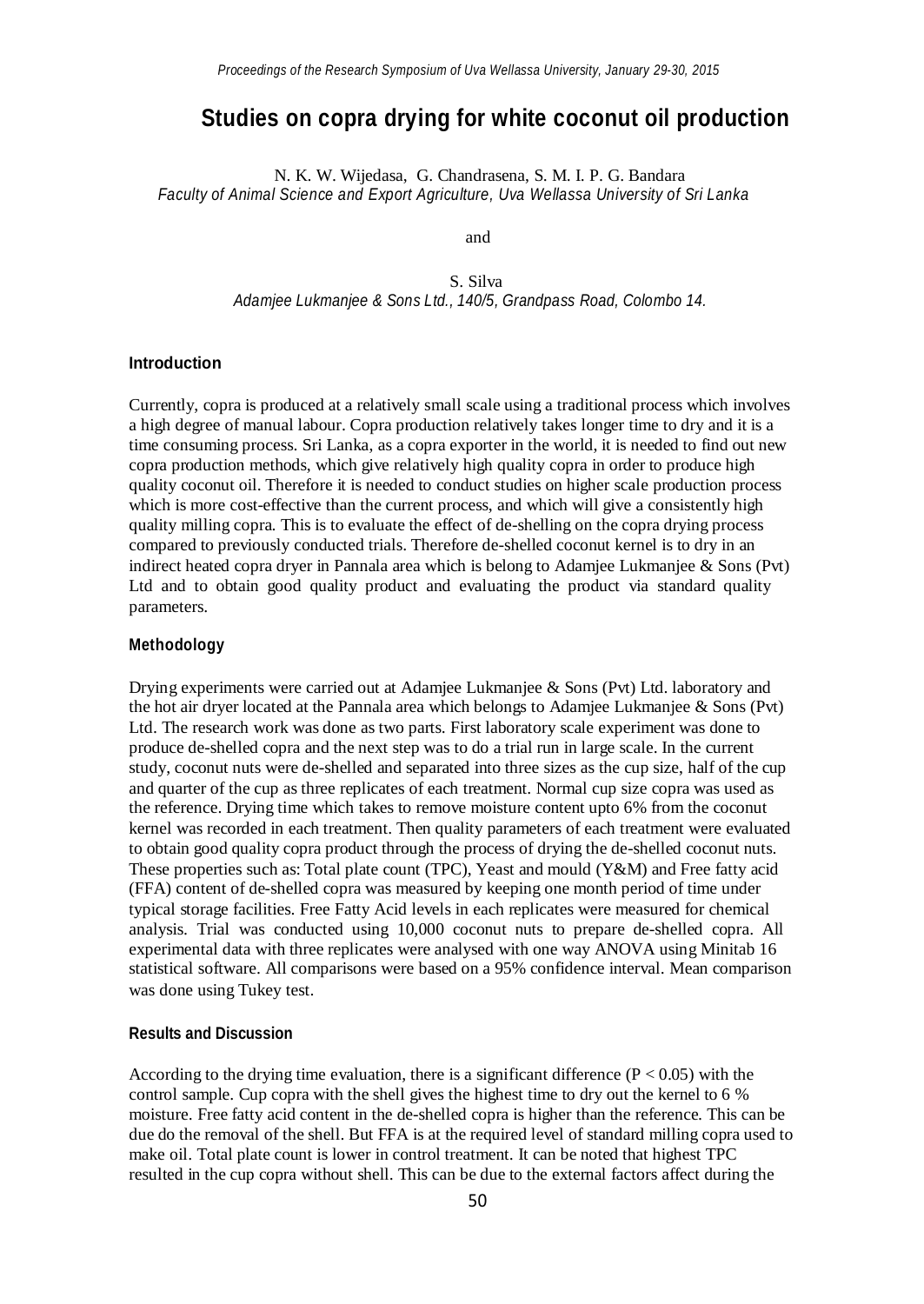storage time period. Though TPC is lower in control treatment, Y & M has increased in that treatment. This can be highly susceptible for yeast and mould growth. Half size copra sample is comparable to the control sample and the other two treatments are different. All the treatment levels are at the required range of this quality parameter.



Figure 01: Drying time of De-shelled copra

|  |  |  |  | Table 01: Keeping Quality Parameters of De-shelled Copra |  |
|--|--|--|--|----------------------------------------------------------|--|
|--|--|--|--|----------------------------------------------------------|--|

| <b>Parameter</b>       | <b>Treatments</b> |                 |           |                     |  |  |
|------------------------|-------------------|-----------------|-----------|---------------------|--|--|
|                        | Control           | <b>Cup size</b> | Half size | <b>Quarter size</b> |  |  |
| FFA                    | 0.83              | 0.64            | 0.54      | 0.18                |  |  |
| <b>TPC</b>             | 554.00            | 2917.00         | 1763.00   | 1819.30             |  |  |
| <b>Yeast and Mould</b> | 20.16             | 14.33           | 23.66     | 1.00                |  |  |

after 4 hours the dryer was malfunctioned. Initially 55 In the next part of the study, large scale trial run was done to produce de-shelled copra with the help of indirect hot air dryer. Hot Air dryer performed well at the beginning but, with the time <sup>o</sup>C of temperature showed inside the chamber. When the drier get malfunctioned, temperature fell up to  $35 - 40$  C of temperature. Therefore, required moisture content of 6 % does not appear within the calculated time.

50% 40% *%*30% *Moisture* 20% MOISTURE 10% (Pannala Drier) 2 ASSRY Moisture 02:00 pM DAN DAN 12:00 our 08-00 02.00 04.00 AM 04.00 pm 12.00 pM 04.00 pp. (Laboratory trial) **Time**

Pannala dryer get malfunctioned

Figure 02: Comparison of Moisture Reduction